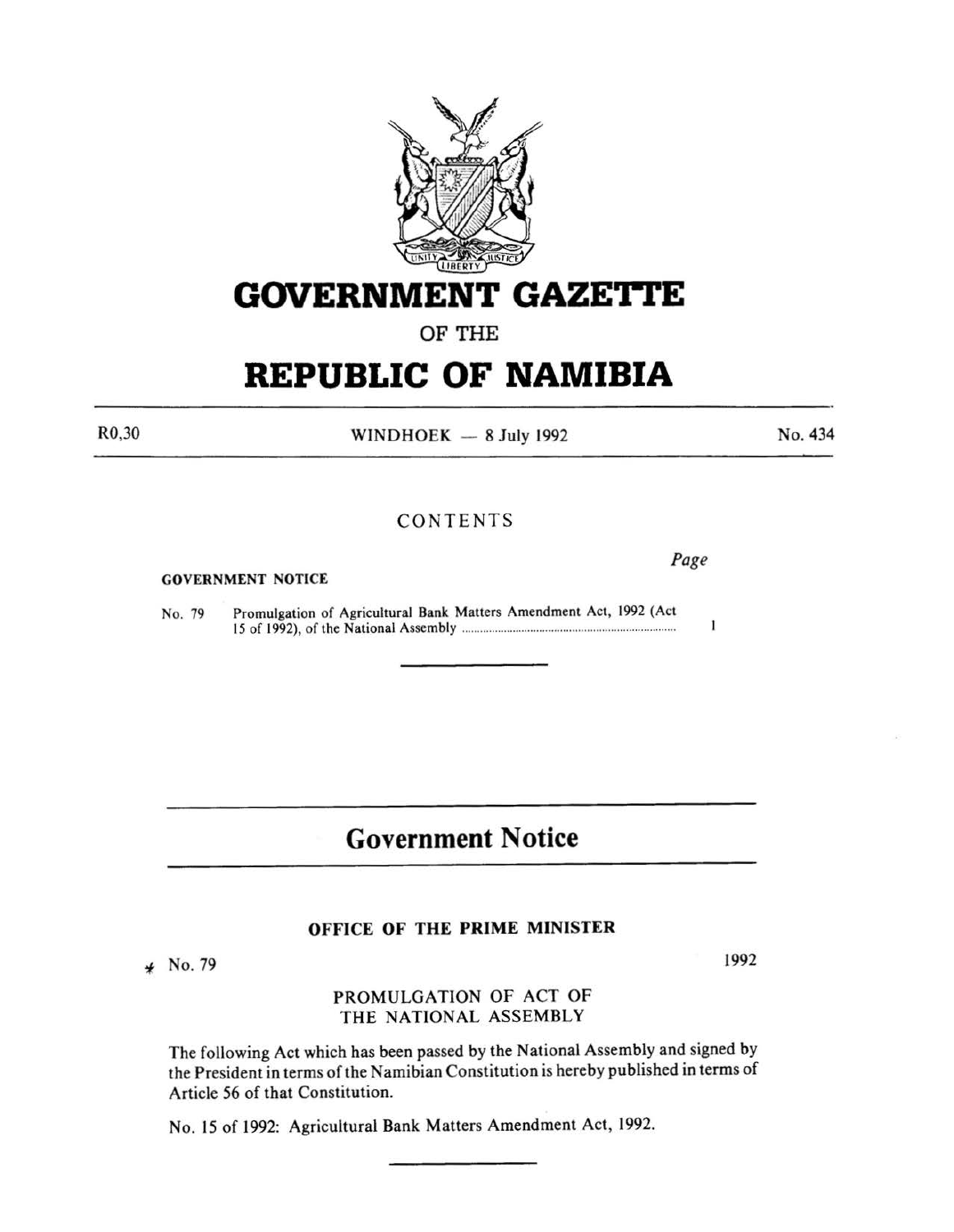## Act No.15, 1992 AGRICULTURAL BANK MATTERS AMENDMENT ACT, 1992

#### EXPLANATORY NOTE:

Words underlined with solid line indicate insertions in existing enactments.  $\overline{1}$ Words in bold type in square brackets indicate 1 omissions from existing enactments.

## **ACT**

To amend the Agricultural Bank Amendment Act, 1991, so as to make further provision in relation to assistance rendered in terms of the Agricultural Credit Act, 1966, before the repeal of that Act by the firstmentioned Act; and to provide for incidental matters.

*(Signed by the President on 26 June 1992)* 

BE IT ENACTED by the National Assembly of the Republic of Namibia, as follows:-

Amendment of section 23 of Act 27 of 1991.

1. Section 23 of the Agricultural Bank Amendment Act, 1991, is hereby amended by the substitution for subsection (2) of the following subsection:

- " $(2)$  (a) Notwithstanding the repeal of the Agricultural Credit Act, 1966 in terms of subsection (I), but subject to the provisions of this section, the provisions of section 10, 11, 15, 16, 18, 19, 35, 36, 37, 42, 43, 46 and 47 of the said Agricultural Credit Act, 1966, shall remain in force in respect of any assistance rendered under any provision of that Act before the repeal of that Act by subsection (l) of this section as if that Act were not so repealed.
- (b) For the purposes of the application by the Agricultural Bank of Namibia of the provisions of section 35 of the Agricultural Credit Act, 1966, in terms of subsection (3) of this section, the Agricultural Bank of Namibia shall act in